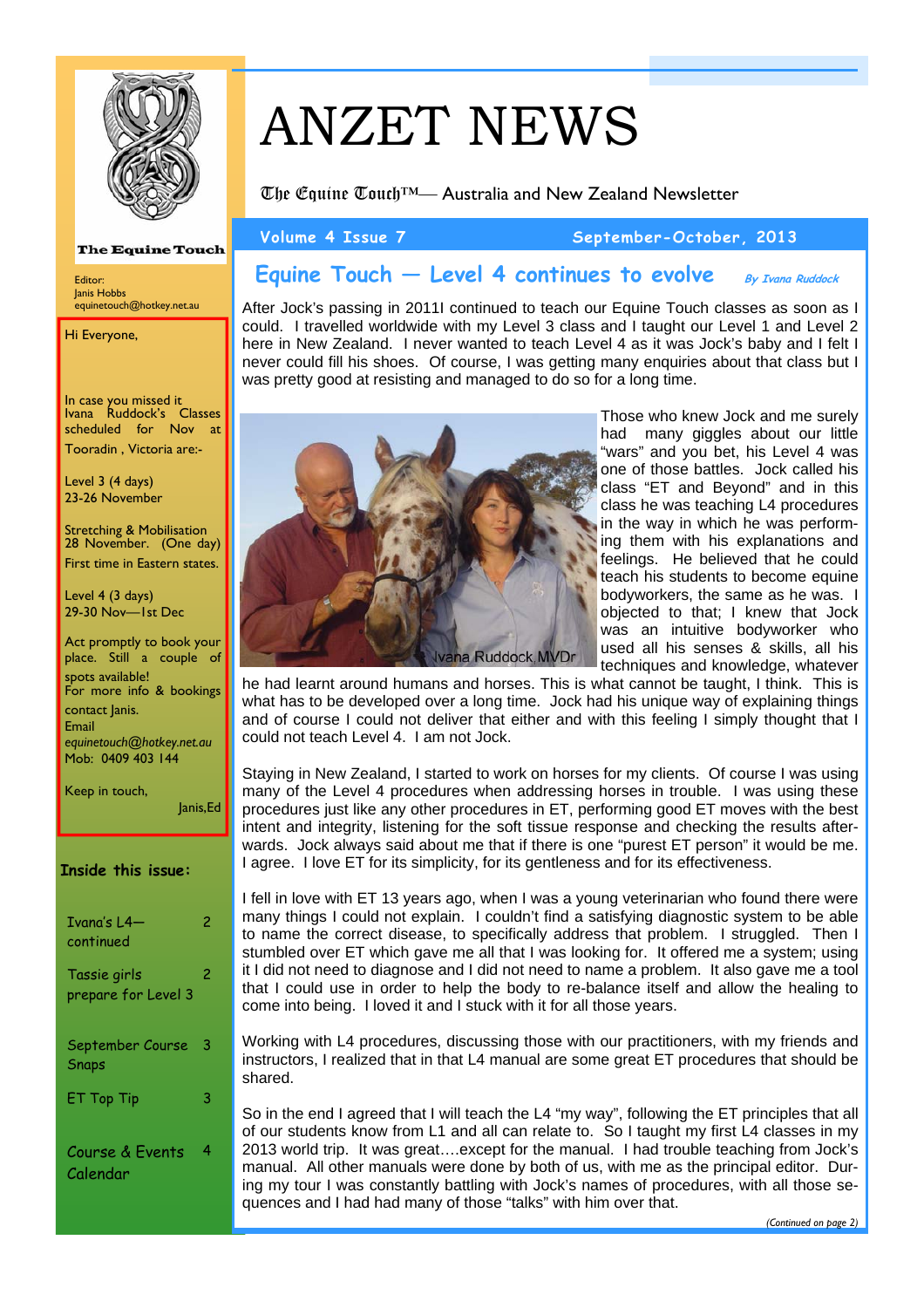## **Page 2 The Equine Touch™— Australia and New Zealand Newsletter**

*(Continued from page 1)* 

Recently, I was thinking about really changing the L4 manual to suit me and so I put it on my "to do" list to finish that project for my Australian class. I remember the occasion clearly. It was in Palmerston North, (Nth Island, NZ). I was thinking about it and how to do it, how to maintain Jock's spirit there and his art and authenticity. So I just flipped my eyes upward and thought, "Hey Jock, I could do with some of your help here, Buddy". Believe it or not, the next day one of my students, Annie Holman, brought her computer and at the end of the class she asked me if I would be interested in some short DVDs of Jock teaching some Level 3 class. Of course, I was. She gave me the files and when I opened them I was completely shocked! It was not a Level 3 class that she had captured, it was his last L4 class in New Zealand! I could not believe it! With tears in my eyes, of course, I sent a "thank you" note once again somewhere into the blue sky.

So, now I have these great guidelines to put the manual together, with Jock's details and I enjoy that and feel good about it.

There are some fantastic Equine Touch procedures, some of which were developed to address specific issues, such as the Ferrier's procedure, tested so many times with ferrier friends, to address any muscular restriction in horses before and after trimming and shoeing. Advanced procedures for the neck and hind quarters, new complementary procedures for back issues. Well, there are about 15 new moves.

So, my Australian tour will be the premier of this new Level 4 manual. Looking forward to seeing you there to give me your feedback!

*Ivana Ruddock, ETF* 

# **ET Practice Weekend at Campania, TAS —Level 2s prepare for Level 3**

September 21-22 saw a few of us Level 2 Tassie girls get together for some intense practice before we head off to Melbourne (to Tooradin) for our Level 3 in November. We had a great weekend planned, practicing our skills by day and watching Equine Touch DVDs whilst filling up on the best Toblerone Cheesecake by night!!

Saturday we had Amber, a Level 1 student, come to see what Level 2 was all about and if she should continue her learning by progressing on to do Level 2 in December. Safe to say that by the end of the day Denise and I had her convinced that more learning of this wonderful modality is a must!!! We gave the lovely palomino mare, Villa, an ABB. Wow! I have never seen a horse with a tongue like it!!! This girl could twist & turn that thing like it had a life of its own!!

That night Denise and I chatted about what we are hoping to achieve through our Equine Touch journeys and what we were looking forward to at Level 3. It is safe to say that we are both very excited for November and the possibilities afterwards.

Sunday saw the weather turn on us. Denise had time to give the lovely Ned, a spelling Thoroughbred, his first ever Equine Touch session before it got too wet to be outside any longer. He responded very well; lots of licking and chewing and plenty of yawns!! In the afternoon another Level 2 student arrived hoping to do some practice but alas the weather was not improving so we sat inside eating more cheesecake and convincing Louisa that she really needed to come with us to do Level 3!! We had the best afternoon talking Equine Touch, sharing experiences of our journeys so far and dreaming of the future. Equine Touch has certainly enriched my life and I am so excited for November so I can continue my journey!

*Janelle Baldini, Level 2*